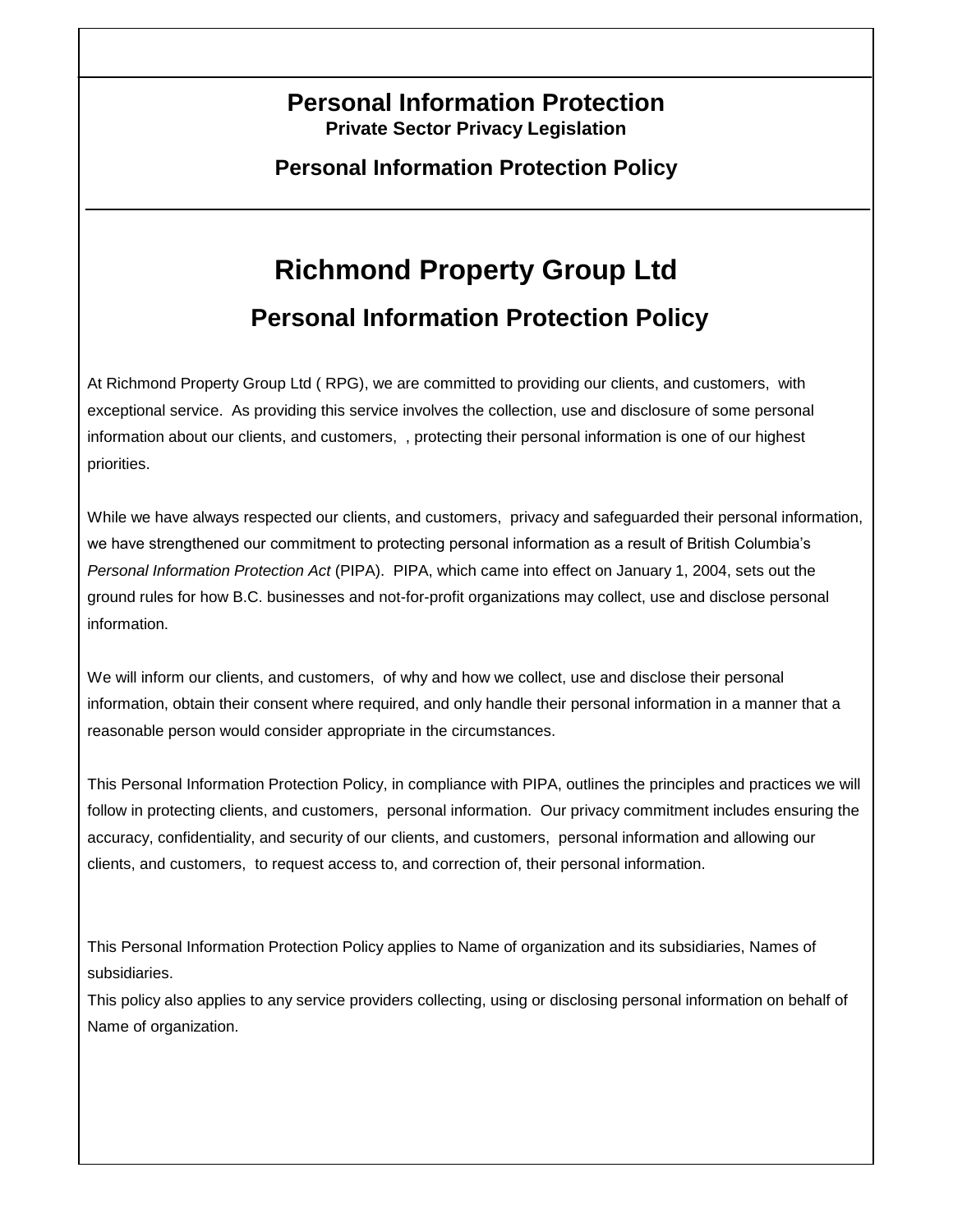### **Definitions**

*Personal Information –*means information about an identifiable *individual [E.g., including name, age, home address and phone number, banking details, credit history, employment information].* Personal information does not include contact information (described below).

*Contact information* – means information that would enable an individual to be contacted at a place of business and includes name, position name or title, business telephone number, business address, business email or business fax number. Contact information is not covered by this policy or PIPA.

*Privacy Officer* – means the individual designated responsibility for ensuring that RPG complies with this policy and PIPA.

#### **Policy 1 – Collecting Personal Information**

- 1.1 Unless the purposes for collecting personal information are obvious and the clients, and customers, voluntarily provides his or her personal information for those purposes, we will communicate the purposes for which personal information is being collected, either orally or in writing, before or at the time of collection.
- 1.2 We will only collect clients, and customers, information that is necessary to fulfill the following purposes:
	- To verify identity;
	- To verify creditworthiness;
	- To deliver requested products and services
	- To meet regulatory requirements;
	- To assess suitability for tenancy;
	- To collect and process rent payments;

#### **Policy 2 – Consent**

- 2.1 We will obtain clients, and customers, consent to collect, use or disclose personal information (except where, as noted below, we are authorized to do so without consent).
- 2.2 Consent can be provided *, orally, in writing, electronically, through an authorized representative*] or it can be implied where the purpose for collecting using or disclosing the personal information would be considered obvious and the clients, and customers, voluntarily provides personal information for that purpose.
- 2.3 Subject to certain exceptions (e.g., the personal information is necessary to provide the service or product, or the withdrawal of consent would frustrate the performance of a legal obligation), clients, and customers, can withhold or withdraw their consent for RPG to use their personal information in certain ways. A clients, and customers, decision to withhold or withdraw their consent to certain uses of personal information may restrict our ability to provide a particular service or product. If so, we will explain the situation to assist the clients, and customers, in making the decision.
- 2.3 We may collect, use or disclose personal information without the clients, and customers, knowledge or consent in the following limited circumstances: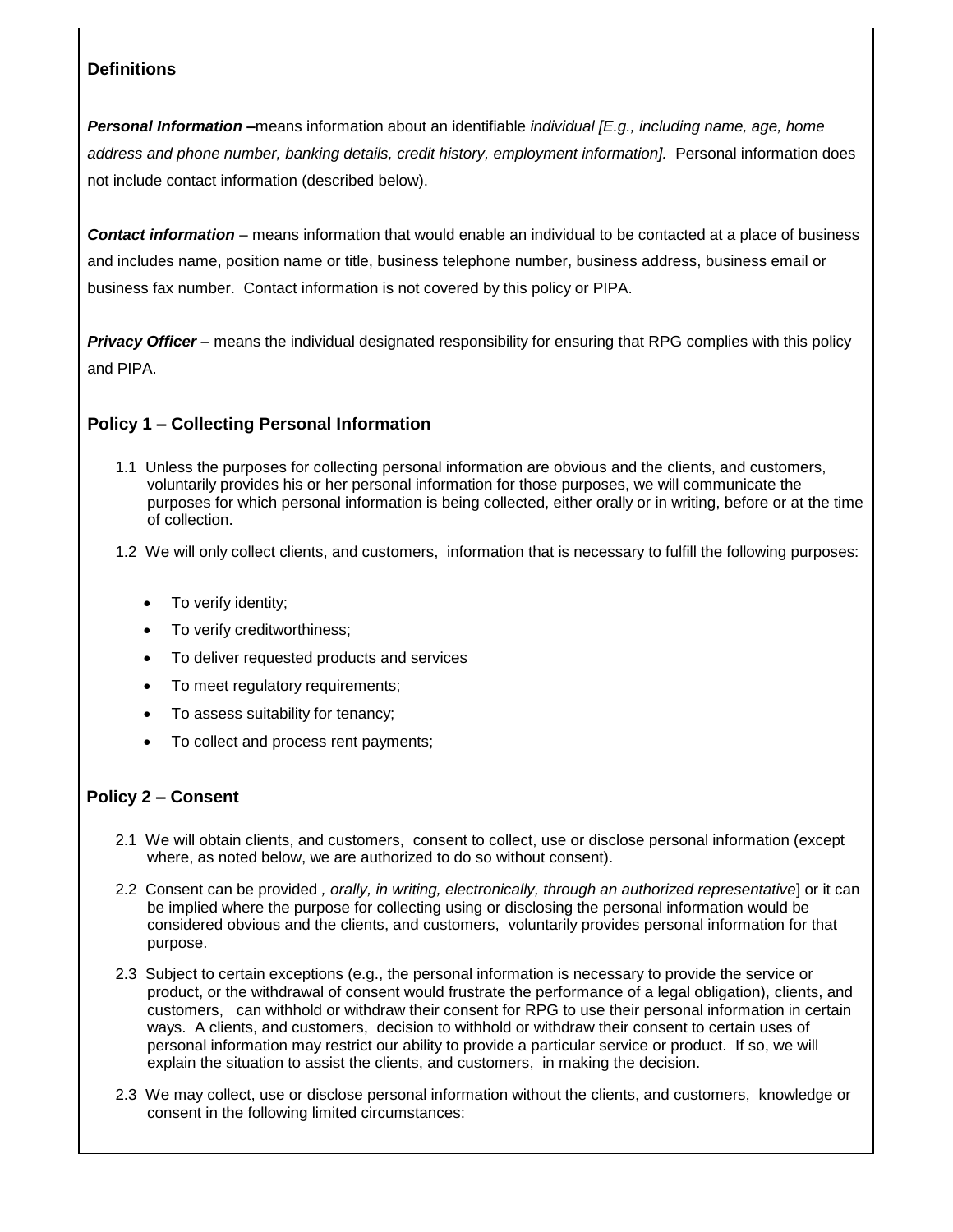*As set out in sections 12, 15, and 18 of PIPA. For example:*

- When the collection, use or disclosure of personal information is permitted or required by law;
- In an emergency that threatens an individual's life, health, or personal security;
- When the personal information is available from a public source (e.g., a telephone directory);
- When we require legal advice from a lawyer;
- For the purposes of collecting a debt;
- To protect ourselves from fraud;
- To investigate an anticipated breach of an agreement or a contravention of law

## **Policy 3 – Using and Disclosing Personal Information**

- 3.1 We will only use or disclose clients, and customers, personal information where necessary to fulfill the purposes identified at the time of collection [*or for a purpose reasonably related to those purposes such as: :*
	- To conduct client, customer, surveys in order to enhance the provision of our services;
- 3.2 We will not use or disclose clients, and customers, personal information for any additional purpose unless we obtain consent to do so.
- 3.3 We will not sell clients, and customers,lists or personal information to other parties

#### **Policy 4 – Retaining Personal Information**

- 4.1 If we use clients, and customers, personal information to make a decision that directly affects the clients, and customers, we will retain that personal information for at least one year so that the clients, and customers, has a reasonable opportunity to request access to it.
- 4.2 Subject to policy 4.1, we will retain clients, and customers, personal information only as long as necessary to fulfill the identified purposes or a legal or business purpose.

#### **Policy 5 – Ensuring Accuracy of Personal Information**

- 5.1 We will make reasonable efforts to ensure that clients, and customers, personal information is accurate and complete where it may be used to make a decision about the clients, and customers, or disclosed to another organization.
- 5.2 clients, and customers, may request correction to their personal information in order to ensure its accuracy and completeness. A request to correct personal information must be made in writing and provide sufficient detail to identify the personal information and the correction being sought.
- 5.3 If the personal information is demonstrated to be inaccurate or incomplete, we will correct the information as required and send the corrected information to any organization to which we disclosed the personal information in the previous year. If the correction is not made, we will note the clients, and customers, correction request in the file.

#### **Policy 6 – Securing Personal Information**

- 6.1 We are committed to ensuring the security of clients, and customers, personal information in order to protect it from unauthorized access, collection, use, disclosure, copying, modification or disposal or similar risks.
- 6.2 The following security measures will be followed to ensure that clients, and customers, personal information is appropriately protected:

*: the use of locked filing cabinets;; the use of user IDs, passwords, encryption, firewalls; (i.e., only those that need to know will have access;*